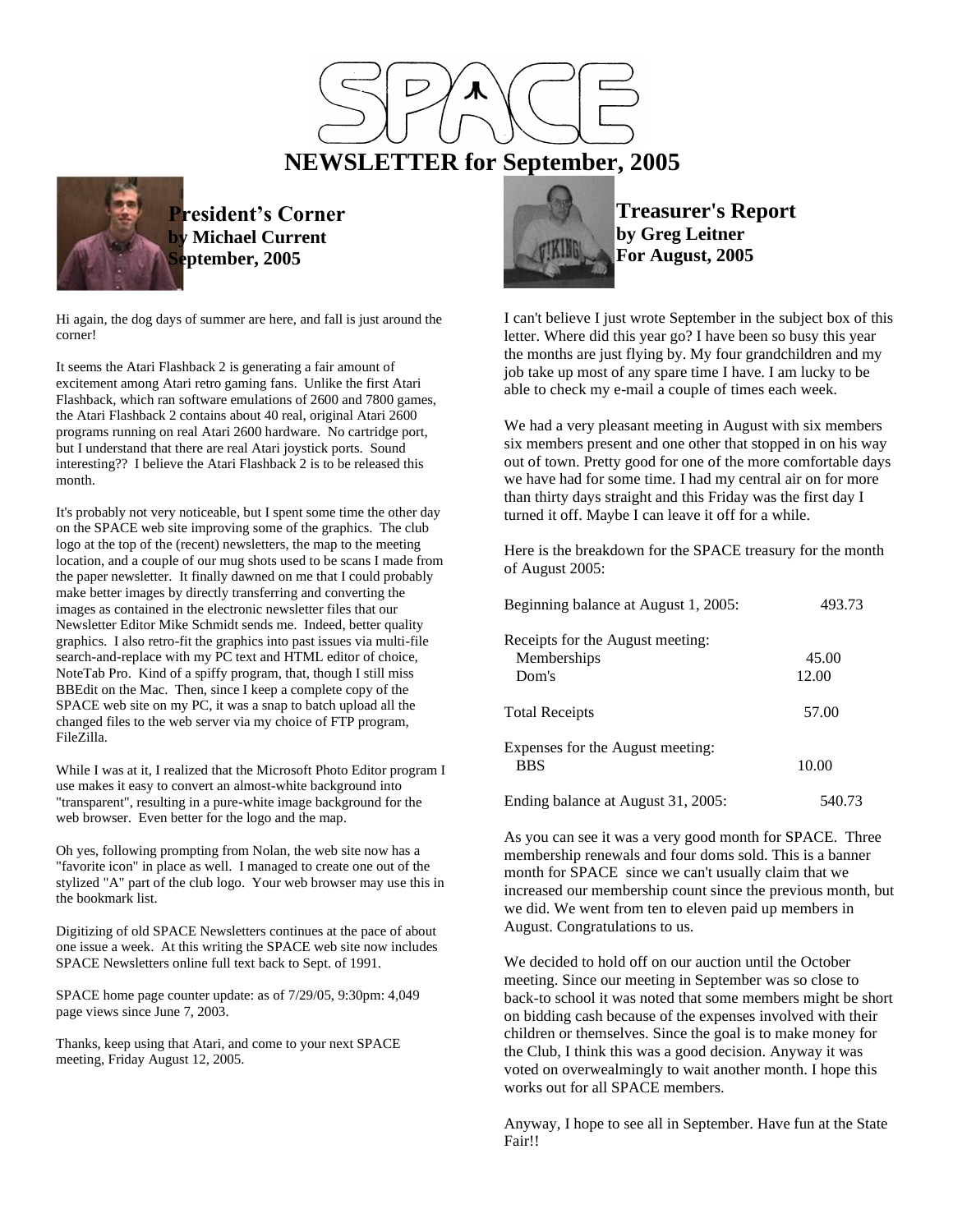

**Secretary's Report By Nolan Friedland For August, 2005**



**BBS Corner By Nolan Friedland For September, 2005**

If anyone has any comments, suggestions, ideas, or submissions for the BBS Corner column or the SPACE BBS web site, you may email them to me, Nolan Friedland, at the address shown on the back of this newsletter under the "CLUB OFFICIALS" section.

\*\*\*\*\*\*\*\*\*\*\*\*\*\*\*\*\*\*\*\*\*\*\*\*\*\*\*\*\*\*\*\*\*\*\*\*\*\*\*\*\*\*\*\*\*\*\*\*\*\*

## \*\*\*\*\*\*\*\*\*\*\*\*\*\*\*\*\*\*\*\*\*\*\*\*\*\*\*\*\*\*\*\*\*\*\*\*\*\*\*\*\*\*\*\*

A-T-A-R-I Answers-Tips-And-Relevant-Information by: Paul V. Alhart 1990.9

A few years back I bought a new toaster. It was a shiny chrome four slice Upandown model. Boy what a toaster. It wasn't too expensive but it sure could make toast. And fast too. It seemed that everyday I would discover a new type bread to try in my Upandown. There was white, rye, raisin, cinnamon, and hundreds of others. I had a wonderful time toasting and tasting them all, although raisin has probably always been my personal favorite. I told all my friend about the great little Upandown and recommend they get one too. It was a little hard to find one though. There were not many Upandown dealers and I don't remember ever seeing a an advertisement for their great toaster. But when the discount chains stopped carrying the Upandown I was really upset. Recently I wrote to Upandown and let them know my feelings and was surprised when they answered my letter right away. What they said was not what I wanted to hear however. Upandown had decided to get out of the toaster business and convert all their assembly lines to manufacture the Upandown Yo Yo.

Now what do I do? I guess I'll have to go shopping tomorrow for a new brand of toaster. Sure my Upandown toaster still works fine, but with no factory support who will ever bake a NEW type of bread for me to try? I know, I know, I hardly ever toast anything besides raisin, but...?

Sounds silly doesn't it? But that is about the same kind of talk I hear in the Atari user community all the time. "If Atari doesn't do something soon, I'll have to buy another brand of computer." Now with the rumor that Atari will no longer make or support the 8-bit computer line, it is even worse.

If your 8-bit Atari is still serving you well, as mine is, what do we care what Atari Corp does? Atari built a good machine and we bought it. After the warranty ran out Atari had no more responsibility to support you or me than Upandown did. So there won't be much NEW software written for the 8-bit. Ther hasn't been much written for sometime now. But there has already been so much software written for the 8-bit Atari that you and I together probably couldn't find the time to boot it all, let alone use it all. The real problem here , as it has always been, is not Atari's lack of support, but finding the already available software you need. Here is where user groups come in. Virtually every user group has a disk library available to it's members. My guess is that groups on the East Coast have a much different selection of programs than the groups in the Mid-West or on the West Coast do. We are all Atari users none the less and we DO have a common tie. AIM. If AIM were to start an 8-bit DOM using software from all the member group's libraries, we would all benefit. Just making your group's library listing available to the other groups through AIM would be a good start.

The bottom line is this. If your Atari is doing what you want it to do, Keep it and Keep using it. Don't worry about what Atari is doing ( or not doing). Support your user group, Support AIM, and they both will Support you and your trusty old 8-bit Atari.

Do you still use a "TRANSLATOR" to run some of the older disk based software on your XL/XE Atari? I really like my 1200XL, but at the same time I really hate having to use the TRANSLATOR to boot up certain software. What to do? I Translated the offending software to run on my system and filed my Translator Disk away in the back of a drawer somewhere. You can do the same.

In the beginning, Atari said, "If programmers use the PUBLISHED VECTORS into the Operating System (O/S), their programs will run on ANY 8-bit Atari Computer." (IF is such a big word.) To make a long story short, some programmers did not follow this rule, but to save a few bytes, jumped right into the O/S. This was fine before the XL/XE machines came along with a different O/S. The published vectors are still the same as Atari promised, but they point to different locations in the new O/Ss. The following list gives the published vector location and name followed by the "ILLEGAL" O/S entry points that are pointed to. If you find that a program Jumps to F3F6 to open the screen, (20 F6 F3) and you have an 800XL, change the code to (20 8E EF). Remember: Low byte/High byte. I have found this to be the most common ILLEGAL jump. The next most common are the "K: Get/Put" calls. I spent many hours Peeking into my operating system with a lot of help from Compute's Mapping The Atari to come up with this list. It now saves me lots of time and hopefully will help you also.

Note: Translated software will only run on the O/S that it has been translated for, so keep an original copy as back-up.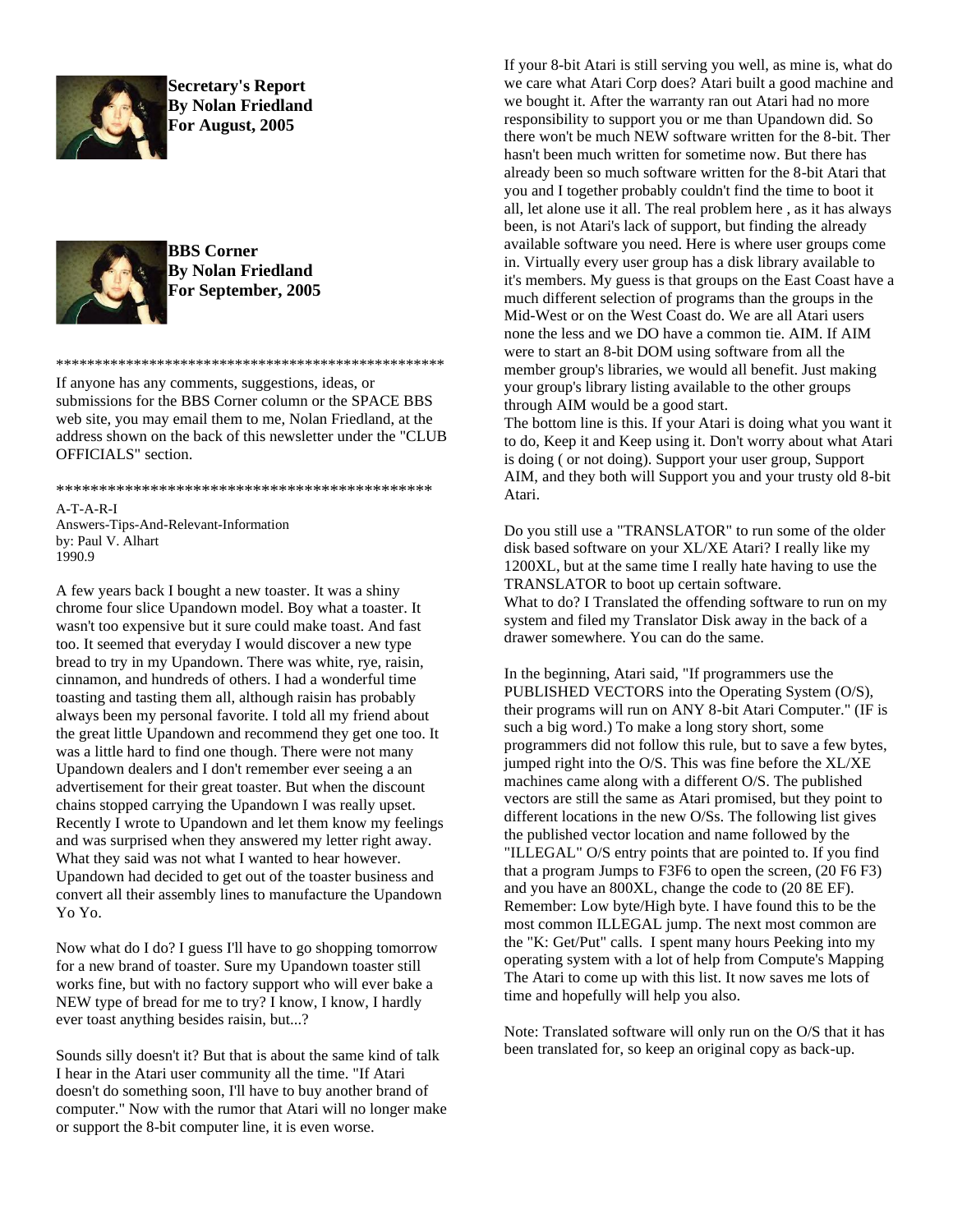|     | VECTOR               | 800          | XL/XE                         | 1200XL           | EC17<br>EA34<br>E468 SENDEV<br>EBF2                            |
|-----|----------------------|--------------|-------------------------------|------------------|----------------------------------------------------------------|
|     |                      |              |                               |                  | COOC<br>COOC<br>E46B INTINV<br>ECD5                            |
| 200 | VDSLST               | E790         | <b>COCE</b>                   | COE7             | E4A6<br>E4C1<br>E4C1<br>E46E CIOINV                            |
| 202 | VPRCED               | E78F         | C <sub>0</sub> C <sub>D</sub> | C0E6             | F223<br>$*$ F223*<br>FCE1<br>E471 BLKBDV<br>*SLFTST*           |
| 204 | VINTER               | E78F         | <b>COCD</b>                   | C0E6             | C34B<br>F11B<br>C290<br>E474 WARMSV                            |
| 206 | VBREAK               | E78F         | <b>COCD</b>                   | C0E6             | C <sub>2</sub> C <sub>8</sub><br>F125<br>C37B<br>E477 COLDSV   |
| 208 | VKEYBD               | ${\tt FFBE}$ | FC19                          | <b>FCOC</b>      | EFE9<br>FD8D<br>EDC1<br>E47A RBLOKV                            |
| 20A | VSERIN               | EB0F         | 1A23                          | E929             | EF5D<br>FCF7<br>ED2B<br>E47D CSOPIV                            |
| 20C | <b>VSEROR</b>        | EA90         | 19E6                          | E88A             | F223<br>E480 PUPDIV<br>FCE1                                    |
| 20E | VSEROC               | EACF         | EAEC                          | E8C9             | $\star$ $\star$<br>5000<br>E483 SLFTST                         |
| 210 |                      | E78F         |                               | C0E6             |                                                                |
|     | VTIMR1               |              | C <sub>0</sub> C <sub>D</sub> |                  | E486 PENTV<br>EEBC<br>CAAE                                     |
| 212 | VTIMR2               | E78F         | C <sub>0</sub> C <sub>D</sub> | C0E6             | E489 PHUNLV<br>E915<br>CAEB                                    |
| 214 | VTIMR4               | E78F         | C <sub>0</sub> C <sub>D</sub> | C0E6             | E898<br>CA34<br>E48C PHINIV                                    |
| 216 | VIMIRQ               | E706         | C030                          | CO <sub>54</sub> |                                                                |
| 222 | VVBLKI               | E7AE         | COE2                          | C019             |                                                                |
| 224 | VVBLKD               |              |                               |                  | From: Michael Current [hunmanik@earthlink.net]                 |
|     |                      | E905         | C28A                          | C2A3             | Sent: Friday, August 26, 2005 5:34 PM                          |
| 226 | CDTMA1               | EBEC         | EC11                          | EA2E             | Subject: 8BIT DIS6502 1.6 released                             |
|     |                      |              |                               |                  |                                                                |
|     |                      |              |                               |                  | --From: Slor                                                   |
|     | E400 E:OPEN          | F3FC         | EF94                          | EEF8             | --Date: Thu, 25 Aug 2005 09:22:19 -0700                        |
|     | E402 E:CLOSE         | F634         | F2D3                          | F17E             |                                                                |
|     | E404 E:GET           | F63E         | F24A                          | F18F             | Version 1.6 of Eric Bacher's interactive 6502 disassembler has |
|     | E406 E:PUT           | F6A4         | F2B0                          | F1F5             |                                                                |
|     | E408 E:STATUS        | F634         | F21E                          | F174             | been released. This release is a port to Win32 with a few bug  |
|     | E40A E:SPECIAL F63D  |              | F <sub>2</sub> C <sub>3</sub> | F17C             | fixes and a number of new features. You can now find the       |
|     | E40C E: JUMP         | F3E4         |                               | <b>EECD</b>      | latest version at its new home:                                |
|     |                      |              |                               |                  |                                                                |
|     | E410 S:OPEN          | F3F6         | EF8E                          | <b>EEED</b>      | http://sourceforge.net/projects/dis6502/                       |
|     | E412 S:CLOSE         | F634         | F2D3                          | F17E             |                                                                |
|     | E414 S:GET           | F593         | F180                          | F0D6             | We hope those of you who remember DIS6502 from back in         |
|     | E416 S:PUT           | F5B7         | F1A4                          | F0FA             |                                                                |
|     | E418 S: STATUS       | F634         | F21E                          | F174             | the 16-bit Windows days will grab this new one and give it a   |
|     |                      |              |                               |                  | run. Make sure you take a look at changes.txt for release      |
|     | E41A S: SPECIAL FCFC |              | F9AF                          | F903             | notes, and please enter any bug reports or feature requests in |
|     | E41C S: JUMP         | F3E4         | EF6F                          | <b>EECD</b>      | the project tracker on SourceForge.                            |
|     | E420 K:OPEN          | F634         | F21E                          | F174             |                                                                |
|     | E422 K: CLOSE        | F634         | F21E                          | F174             | Thanks!                                                        |
|     |                      |              |                               |                  |                                                                |
|     | E424 K:GET           | F6E2         | F2FD                          | F242             |                                                                |
|     | E426 K:PUT           | F63D         | F22D                          | F17D             | Slor                                                           |
|     | E428 K: STATUS       | F634         | F21E                          | F174             |                                                                |
|     | E42A K:SPECIAL F63D  |              | F22D                          | F17D             |                                                                |
|     | E42C K: JUMP         | F3E4         | EF6F                          | <b>EECD</b>      | From: Michael Current [hunmanik@earthlink.net]                 |
|     | E430 P:OPEN          | EE9F         | FEC2                          | EC63             | Sent: Friday, August 26, 2005 5:38 PM                          |
|     |                      |              |                               |                  | Subject: 8BIT>Raster Music Tracker 1.21                        |
|     | E432 P:CLOSE         | <b>EEDC</b>  | FF07                          | ECA3             |                                                                |
|     | E434 P:GET           | EE9E         | FEC1                          | EC62             |                                                                |
|     | E436 P:PUT           | EEA7         | FECB                          | EC6C             | --Date: Thu, 25 Aug 2005 09:23:27 -0700                        |
|     | E438 P:STATUS        | EE81         | FEA3                          | EC44             |                                                                |
|     | E43A P:SPECIAL EE9E  |              | FEC1                          | EC62             | RMT 1.21 - Raster Music Tracker with enhanced mouse            |
|     | E43C P: JUMP         | EE78         | FE9A                          | EC3A             | control etc. You can get it from the RMT website.              |
|     |                      |              |                               |                  |                                                                |
|     | E440 C:OPEN          | EF4C         | FCE6                          | ED1A             | Changes in RMT 1.21                                            |
|     | E442 C:CLOSE         | F02B         | FDCF                          | EE03             |                                                                |
|     | E444 C:GET           | EFD6         | FD7A                          | EDAE             |                                                                |
|     | E446 C:PUT           | F010         | FDB4                          | EDE8             | ------------------                                             |
|     | E448 C: STATUS       | F028         | FDCC                          | EE00             |                                                                |
|     | E44A C: SPECIAL EF4B |              | FCE5                          | ED19             | - Enhanced mouse control:                                      |
|     | E44C C:JUMP          | EF41         | FCDC                          | ED0F             |                                                                |
|     |                      |              |                               |                  | * Set cursor position in trackedit area, songedit area,        |
|     | E450 DISKIV          | EDEA         | C6A3                          | C2A9             | instrument parameters / envelope / table area, info / speed    |
|     | E453 DISKINV         | EDF0         | C6B3                          | C2B9             |                                                                |
|     | E456 CIOV            | E4C4         | E4DF                          | E4DF             | area.                                                          |
|     | E459 SIOV            | E959         | C933                          | F74E             | * Octave selection by mouse (click to "OCTAVE x-y" text).      |
|     | E45C SETVBV          | E8ED         | C <sub>272</sub>              | C28B             | * Volume selection by mouse (click to "VOLUME x" text).        |
|     | E45F SYSVBV          | E7AE         | COE2                          | C019             | (Also you can turn on/off "respect volume" option there.)      |
|     | E462 XITVBX          | E905         | C28A                          | C2A3             | * Instrument selection by mouse (click to "XX: instrument      |
|     | E465 SIOINV          | E944         | E95C                          | E739             |                                                                |
|     |                      |              |                               |                  | name" text).                                                   |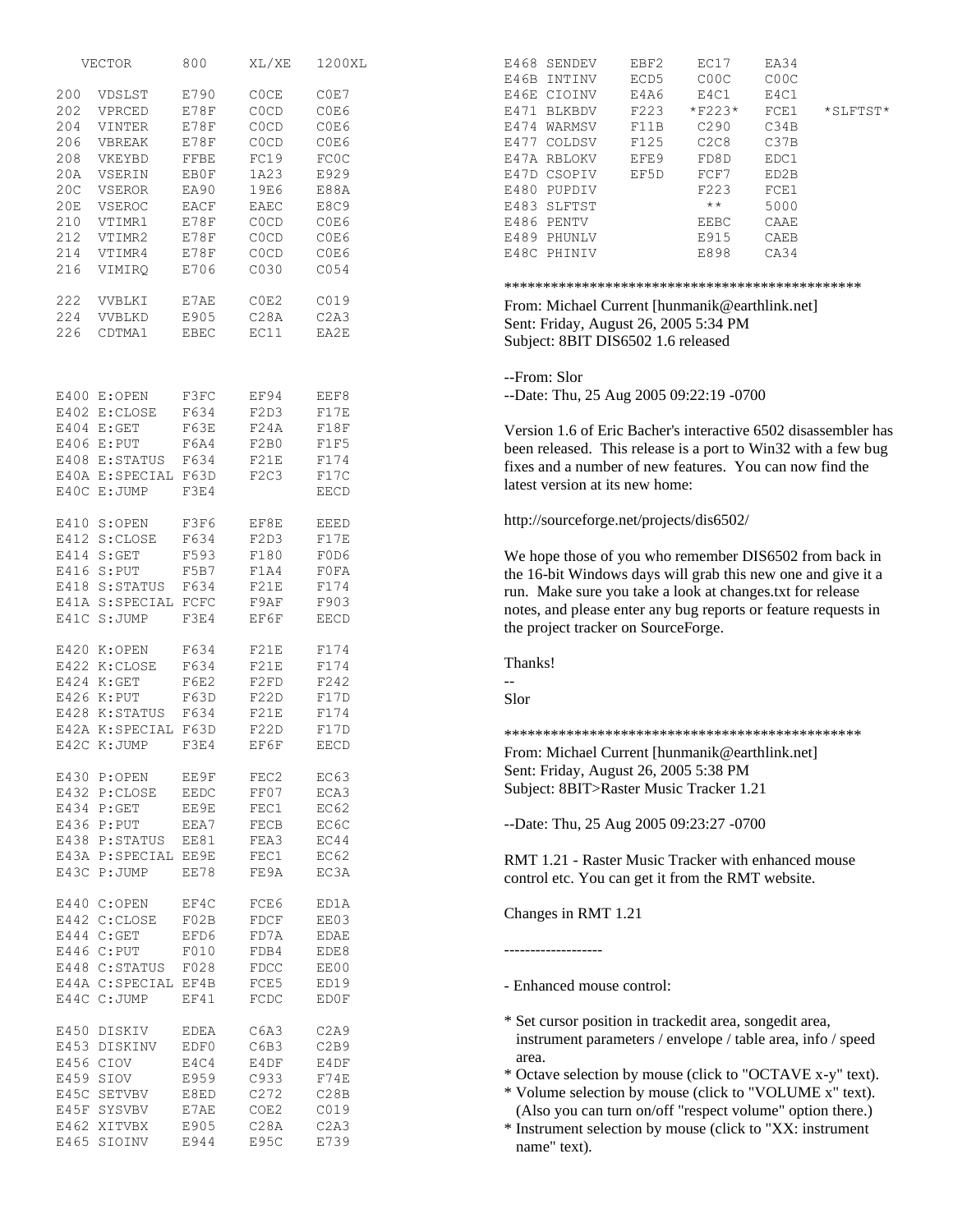- \* Envelope GO/LEN parameter setting area (click to mouse L/R button).
- \* Table GO/LEN parameter setting area (click to mouse L/R button).
- (Areas' locations see the screenshots.)

- New hotkeys:

SongEdit:

- \* Enter ... Exit from SongEdit section.
- \* Home ... Move cursor to first songline.
- \* End ... Move cursor to last songline.
- \* PageUp ... Move cursor 4 songlines up.
- \* PageDown ... Move cursor 4 songlines down.
- New option in Config dialog (menu View Configuration):
- \* Don't use hardware soundbuffer (default is off).

(Maybe it could help if you have some system sound related problems.)

URL: http://raster.infos.cz/atari/rmt/rmt.htm

[This news item courtesy of Atari.org - [http://www.atari.org\]](http://www.atari.org/)

\*\*\*\*\*\*\*\*\*\*\*\*\*\*\*\*\*\*\*\*\*\*\*\*\*\*\*\*\*\*\*\*\*\*\*\*\*\*\*\*\*\*\*\*\*\*

From: Michael Current [hunmanik@earthlink.net] Sent: Saturday, August 13, 2005 11:59 AM Subject: atari++ 1.43 available

--From: Thomas Richter --Date: 1 Aug 2005 15:49:27 GMT

Hi folks,

please find a new release of the Atari 8-bit emulator for Linux and win32 on my web page on its usual location:

http://www.math.tu-berlin.de/~thor/atari++/

What's new in this release?

- Too many people complained about sound problems; the main problem was a DC offset in the pokey output that too easily causes trouble with some sound cards and amplifies. This release fixes this issue by an (optional) high-pass filter.
- The 1.43 release integrates a new optional host-system based RS-232 (R:) handler that does not require the usual HANDLERS.SYS bootstrap code, but can be patched into the Os to begin with. Note that you still need to enable the 850 interface box to use it. The old bootstrapping code remains available for backwards compatibility.
- Keyboard emulation did not check for the pokey keyboard disable bit.
- The emulation of the Atari/InverseVideo key was broken. 1.43 fixes this.

So long, Thomas

## \*\*\*\*\*\*\*\*\*\*\*\*\*\*\*\*\*\*\*\*\*\*\*\*\*\*\*\*\*\*\*\*\*\*\*\*\*\*\*\*\*\*\*\*\*\*

From: Michael Current [hunmanik@earthlink.net] Sent: Friday, August 26, 2005 5:16 PM Subject: Atari USB Update -- Support for USB Floppy Drives

--From: Carsten Strotmann --Date: Sun, 21 Aug 2005 22:12:24 +0200

Hello,

the USB Team, Thomas, Florian, Carsten (Harry was unavailable), worked this weekend (friday to sunday) in Carstens basment to create new USB Hard- and Software for the 8bit Atari.

We have new Pictures online at: http://www.strotmann.de/twiki/bin/view/Microusb/ProjUSBC onvFourPic

What is new:

- \* a new Hex2Bin Converter (internal Tool)
- \* a new Version of the USBTEST Tool
- \* Support for USB (UFI) Floppies (DOS Driver hopefully available in End-September)

More news can be found in the upcoming ABBUC Magazin (look for Hardware Contest)

The new USBTOOL Version 0.5 will be available on Wednesday, 08/24/05, on the SourceForge Project Pages (microusb.sf.net).

If you have access to an USB Floppy, an UFI/USB ZIP-Drive or any other Device compatible with the UFI/CBI Standard, please test with the new USBTEST and give us feedback.

**Greetings** 

the MicroUSB Team

The mew USBTEST Disk with Floppy Support is now available on SourceForge, including the new Forth Sourcecode

[https://sourceforge.net/project/showfiles.php?group\\_id=11142](https://sourceforge.net/project/showfiles.php?group_id=111428&package_id=137480) [8&package\\_id=137480](https://sourceforge.net/project/showfiles.php?group_id=111428&package_id=137480)

\*\*\*\*\*\*\*\*\*\*\*\*\*\*\*\*\*\*\*\*\*\*\*\*\*\*\*\*\*\*\*\*\*\*\*\*\*\*\*\*\*\*\*\*\*\*

From: Michael Current [hunmanik@earthlink.net] Sent: Friday, August 26, 2005 5:43 PM Subject: ST>GFA-Basic Editor v1.20 released

--Date: Thu, 25 Aug 2005 09:25:50 -0700

Lonny Pursell has announced:

GFA-Basic Editor v1.20 released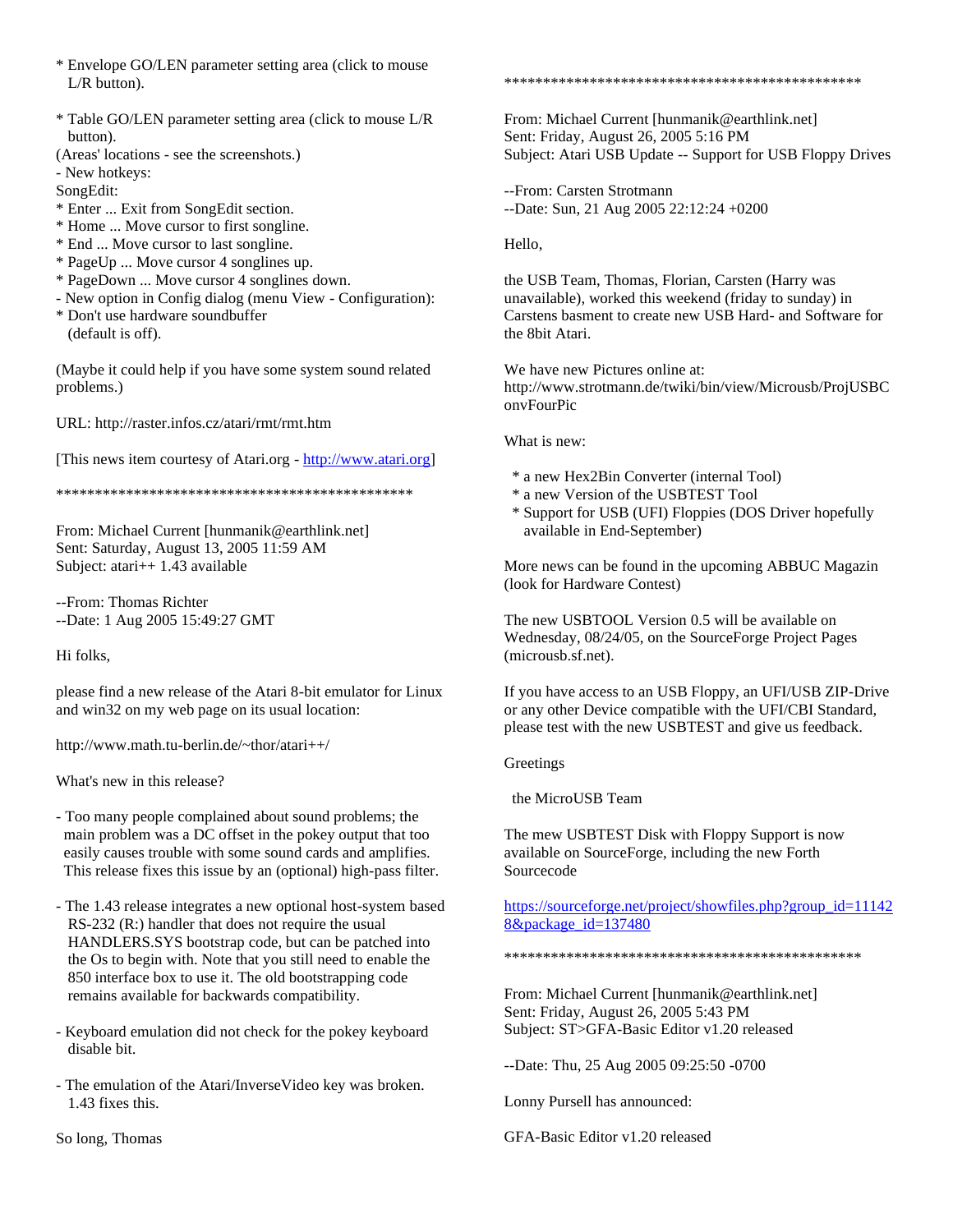The most important new feature in this release is the direct support for RUN! Software's new RUN!Only interpreter. The instant satisfaction you got from hitting the 'Run' button is back.

Many other new features and corrections, too many to list here. Please see the documentation for details.

URL: http://www.bright.net/~gfabasic/html/gfa\_apps.htm

[This news item courtesy of Atari.org - http://www.atari.org]

\*\*\*\*\*\*\*\*\*\*\*\*\*\*\*\*\*\*\*\*\*\*\*\*\*\*\*\*\*\*\*\*\*\*\*\*\*\*\*\*\*\*\*\*\*\*

From: Michael Current [hunmanik@earthlink.net] Sent: Friday, August 26, 2005 5:42 PM Subject: ST>Clogged Up game released

GUILDFORD, UK -- August 21st 2005 - Reservoir Gods are proud to announce the release of their latest game for Atari Platforms: "Clogged Up".

"Clogged Up" is a brain challenging escape-em-up. It can be played as a single player game or you can compete with a friend in multiplayer battles.

With graphics from Sh3, Sarah & Exocet as well as nine spanking SID tunes from MSG, "Clogged Up" is a treat for the eyes and ears.

"Clogged Up" runs on all Atari ST based machines from the humble STFM to the CT60, where extra hardware is detected it uses it.

Boasting 300 different levels set over seven unique worlds, "Clogged Up" will keep you glued to your Atari until the clogs come home.

"Clogged Up" is available for download at http://www.reservoir-gods.com

ABOUT RESERVOIR GODS: Formed in 1994, Reservoir Gods have been responsible for a slew of titles for Atari machines. From puzzle games "Tautology", "SkyFall" & "Static" through to arcade games "Double Bobble 2000", "Chu Chu Rocket" & "SuperFly". Their demos include "Grimey", "Hallucinations" & "Mind Rewind". They also produced the art package "GodPaint", the diskmag "Maggie" & emulators for GameBoy & NES.

URL:<http://www.reservoir-gods.com/>

\*\*\*\*\*\*\*\*\*\*\*\*\*\*\*\*\*\*\*\*\*\*\*\*\*\*\*\*\*\*\*\*\*\*\*\*\*\*\*\*\*\*\*\*\*\*

From: Michael Current [hunmanik@earthlink.net] Sent: Friday, August 26, 2005 5:31 PM Subject: ST>HypView 0.35.2d released

--From: Gerhard Stollb --Date: Thu, 25 Aug 2005 09:21:02 -0700

Version 0.35.2d of the ST-Guide clone HypView has been released.

Latest changes:

- Bug fixed: form\_popup in N.AES 1.2.0
- New info dialog with more info about the hypertext.
- Support the keyword REFONLY from ST-Guide
- HypView works better with PlainTOS

<http://home.ewr-online.de/~gstoll/>

\*\*\*\*\*\*\*\*\*\*\*\*\*\*\*\*\*\*\*\*\*\*\*\*\*\*\*\*\*\*\*\*\*\*\*\*\*\*\*\*\*\*\*\*\*\*

From: Michael Current [hunmanik@earthlink.net] Sent: Friday, August 26, 2005 5:30 PM Subject: ST>Now taking pre-orders for PS2 to ST mouse converter

--From: exxos --Date: Thu, 25 Aug 2005 09:19:56 -0700

Hi all,

http://www.cps-electronics.co.uk/web/PS2.htm

We are now taking orders for the PS2 to ST mouse converter.

We need to get at least 25 orders to make the project worthwhile! Tell all your friends and don't miss this fantastic adapter!

The adapter is 100% plug and play with adjustable 4 adjustable speed settings, have a FAST mouse in ST HIGH RES! Ditch your old brick mouse and go for the smooth PS2 option!

Chris

\*\*\*\*\*\*\*\*\*\*\*\*\*\*\*\*\*\*\*\*\*\*\*\*\*\*\*\*\*\*\*\*\*\*\*\*\*\*\*\*\*\*\*\*\*\*

From: Michael Current [hunmanik@earthlink.net] Sent: Friday, August 26, 2005 5:41 PM Subject: ST>RUN!Only v1.00 released

--Date: Thu, 25 Aug 2005 09:24:10 -0700

Lonny Pursell has announced:

GFABASIC has always had the big disadvantage to be a "dirty" program. But these days are finally over! Lonny Pursell has made a GFA editor called GBE. It looks and feels very similar to the original and is a clean GEM app, but has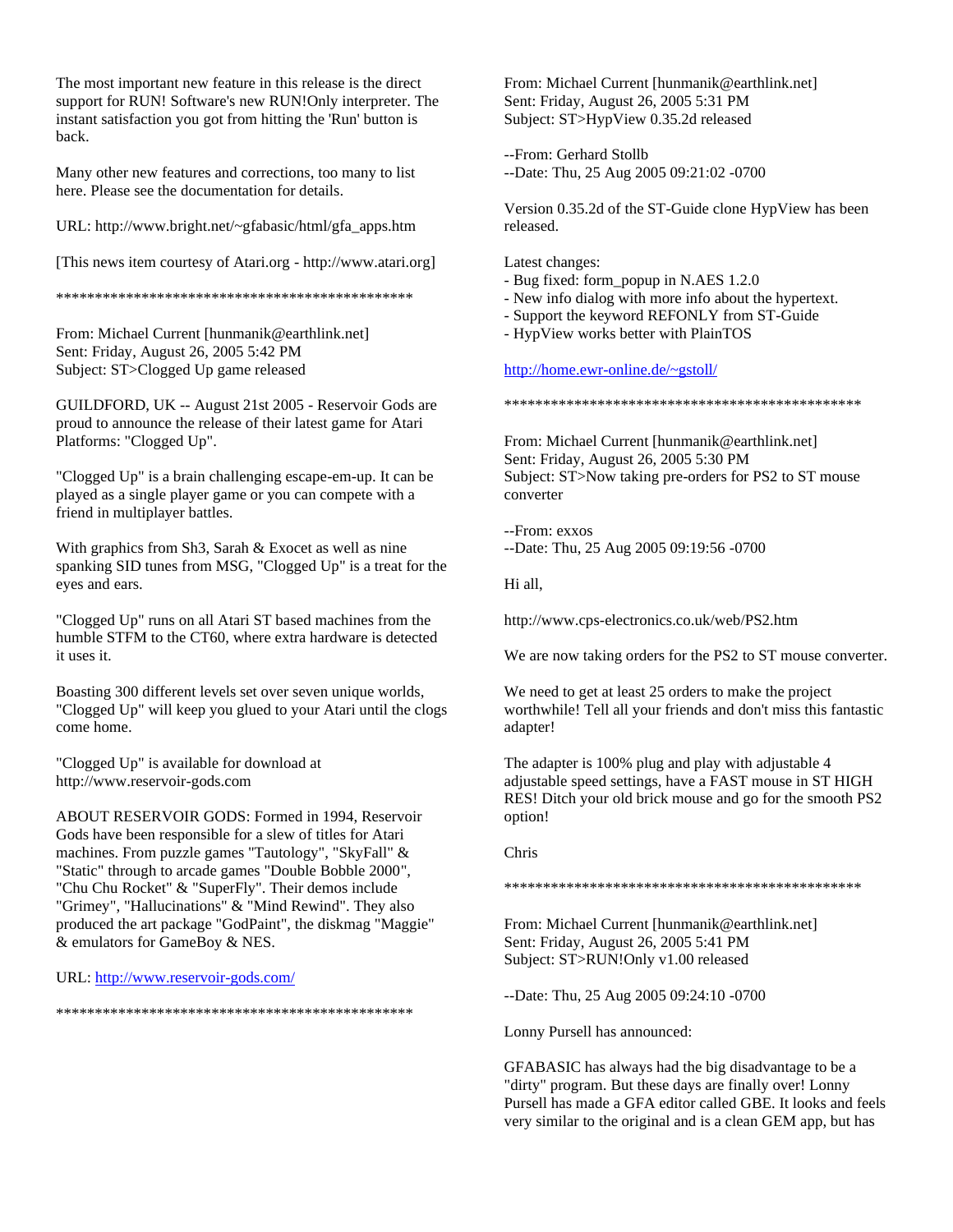one important thing missing: The RUN! button. Who else than RUN! Software could have made this run button work.

So RUN!Only is a so called runonly interpreter, very much like the one that used to be shipped for a while by GFA themselves. The big difference though is, that it is a clean application and even runs with MiNT's memory protection.

See documentation for further detail.

http://www.run-software.de/runonly.htm

[This news item courtesy of Atari.org - [http://www.atari.org\]](http://www.atari.org/)

\*\*\*\*\*\*\*\*\*\*\*\*\*\*\*\*\*\*\*\*\*\*\*\*\*\*\*\*\*\*\*\*\*\*\*\*\*\*\*\*\*\*\*\*\*\*

From: Michael Current [hunmanik@earthlink.net] Sent: Saturday, August 13, 2005 12:00 PM Subject: ST>TeraDesk 3.60 is available

--From: Djordje Vukovic --Date: Thu, 04 Aug 2005 16:47:43 -0700

Version 3.60 of TeraDesk open-source desktop is available at:

http://solair.eunet.yu/~vdjole/teradesk.htm

TeraDesk is currently the only open-souce desktop available for 16-bit and 32-bit Atari computers. Developers' goal is to maintain TeraDesk as a small, simple, fast and reliable desktop, which can run on any TOS- compatible Atari computer, clone or emulator and which can be be functional and competetive in the modern multitasking environments and all flavours and versions of TOS-compatible operating system(s), while keeping, as much as reasonable, familiarity with the original TOS desktop.

Several new features have been added since the last published version, mostly in the areas of handling file attributes and access rights, and manipulation of desktop and window icons. Also, some bugs have been fixed.

Users are advised to read the documentation before running the program ;) Some features of TeraDesk may not be immediately obvious.

Have fun.

\*\*\*\*\*\*\*\*\*\*\*\*\*\*\*\*\*\*\*\*\*\*\*\*\*\*\*\*\*\*\*\*\*\*\*\*\*\*\*\*\*\*\*\*\*\*

From: Michael Current [hunmanik@earthlink.net] Sent: Friday, August 26, 2005 5:33 PM Subject: ST>TeraDesk 3.61 released

--From: Djordje Vukovic --Date: Thu, 25 Aug 2005 09:21:43 -0700

Version 3.61 of TeraDesk open-source desktop is available at:

http://solair.eunet.yu/~vdjole/teradesk.htm

This is a bug-fix update. Soon after the release of V3.60 some errors were noticed, two of them rather serious, and they have now been fixed. Upgrade from V3.60 as soon as possible is advised. Beware that any icons created in V3.60 by dragging objects from directory windows to the desktop may have corrupt or missing object path information.

Have in mind that substantial changes were made in TeraDesk since V3.50; although the program has been tested as much as reasonable, it is possible that some newly created bugs has passed unnoticed. If you observe any anomalies, please let me know.

See the history file and the hypertext manual for more information.

Have fun.

\*\*\*\*\*\*\*\*\*\*\*\*\*\*\*\*\*\*\*\*\*\*\*\*\*\*\*\*\*\*\*\*\*\*\*\*\*\*\*\*\*\*\*\*\*\*

From: Michael Current [hunmanik@earthlink.net] Sent: Saturday, August 13, 2005 12:01 PM Subject: ST>The ETHERNAT Ethernet/USB card for CT60 is FINISHED

--From: hencox --Date: Tue, 09 Aug 2005 18:57:56 -0700

Hi!

We're very happy to announce that the ETHERNAT is finally finished!!! The 100Mbit ethernet part is working fine and though we have no finished driver for the USB part yet, the enumeration test by Jan Thomas shows that it will work fine once the USB stack has been written (also by Jan). For more technical details read the (soon available) news on our homepage: nature.atari.org.

Now we need to know exactly how many boards we're going to produce, because it affects the price we need to ask of you. We have done some more detailed calculations on the final price. Have a look at this:

 $200$  orders  $\Rightarrow$  120 EURO/board 150 orders  $\approx$  125 EURO/board  $100$  orders  $\Rightarrow$  138 EURO/board

Shipping costs will be added to this. The prices are including Swedish VAT (25%) and apply for all EU customers except companies that are VAT registrated in their respective countries. For all customers outside the EU instead the following prices apply (VAT for your country will probably be added by your customs):

 $200$  orders  $\Rightarrow$  96 EURO/board 150 orders  $\Rightarrow$  100 EURO/board 100 orders => 111 EURO/board

HINT: To avoid the 25% Swedish VAT within the EU, let a VAT registrated company buy all the boards for your country